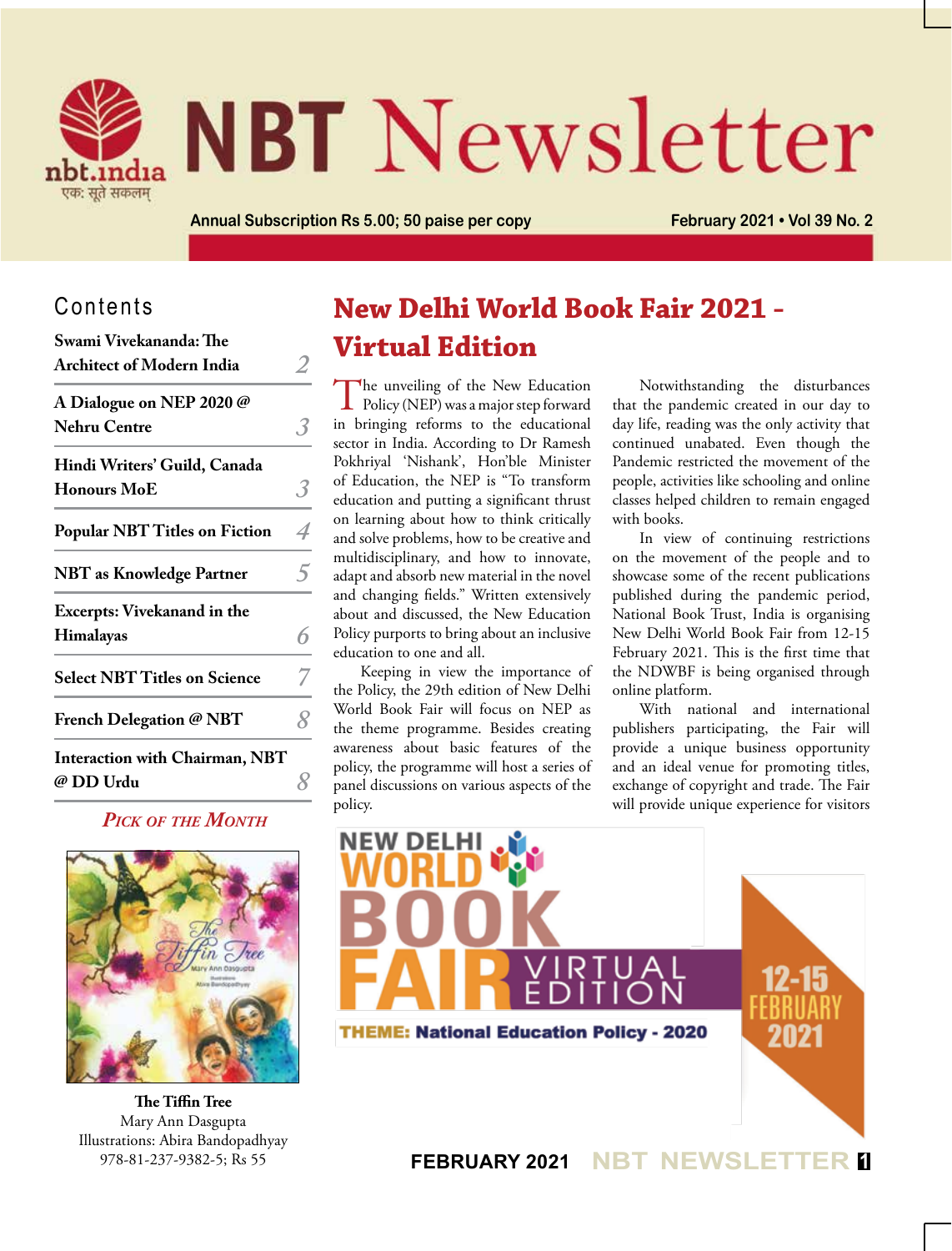to visit the many stalls, browse and buy books, and participate in conversations, workshops, discussions, authors' meet among others, all in the comfort of the home.

#### **Key Features**

## **e-Children's Pavilion**

A number of activities promoting children's literature and reading habit will be organised in a specially designed e-Children's Pavilion.

## **e-Authors' Corners**

Two e-Authors' Corners (Conversations & Lekhak Manch) will provide the right platform for dialogues, panel discussions and book launch.

## **e-International Events Corner**

 It is an engaging platform for sharing ideas and enhancing literary understanding. The foreign Exhibitors/Missions/ International Embassies/Cultural Centres/ Book Promotion Agencies are encouraged to book slots at the e-Events Corner for organising book launches, panel discussions, literary programmes and workshops for children as well as adults.



**e–CEOSpeak (a forum for publishing)**  The CEOs and Senior Executives are invited to participate in the B2B event CEOSpeak organised by National Book Trust, India, and FICCI, on the sidelines of the Fair to share and exchange ideas about Indian and International book trade.

#### **e-New Delhi Rights Table**

The e-New Delhi Rights Table offers B2B match making sessions among publishers in a refreshingly new business ambience. The unique e-format of this event enables exhibitors to book their own Rights Table, meet each other, present their products and ideas, and also finalize their interests and agreements for transfer of translation and other rights of books available in English, Hindi and other Indian languages.

#### **Child Authors' e-Corner**

One of the first of its kind, NBT will put up e-Corner for published Child Authors, who will discuss their books, their inspiration to write, their role model authors, etc.

## **Swami Vivekananda: The Architect of Modern India**

CC Swami Vivekananda was the true<br>architect of modern India," said architect of modern India," said Swami Kirtipradananda, Registrar, Ramakrishna Mission Vivekananda Educational and Research Institute while delivering a lecture on the 'Life and Message of Swami Vivekananda and the Relevance of his Message to the Contemporary World'. The online lecture was organised by National Book Trust, India to mark the 158th birth anniversary of Swami Vivekananda, which is also celebrated as National Youth Day.

Swami Kirtipradananda added that, "We live in a free and democratic country today, growing from strength to strength, yet still holding on to our national identity without foregoing the separate religious identities because of Swamiji's vision." He added that his clarion call, 'Awake, arise and stop not till the goal is reached', continues to be a beacon of inspiration for the youth of India.

Swami Kirtipradananda also shared



in brief the story of Swami Vivekananda's life from birth to his historic speech at the First World's Parliament of Religions in Chicago, as he became India's spiritual ambassador and pleaded eloquently for better understanding between India and the New World in order to create a healthy synthesis of East and West, of religion and science.

In his welcome address, Prof. Govind Prasad Sharma, Chairman, NBT spoke about how the assimilation and propagation

of Swami Vivekananda's life and his works is the need of the hour. He said that if one is to truly understand the essence of India then one need not go further than understanding Swami Vivekananda himself. Swami Vivekananda always stood for the nation, her progress and her awakening, with patriotism always in his head and heart.

Speaking of Swami Vivekananda as the

personification of the Indian knowledge tradition, Shri Yuvraj Malik, Director, NBT said that Swami Vivekananda's message of fearlessness and abdication of self doubt should be inculcated by everyone in their daily lives. His life and teachings are of inestimable value, as relevant today as they were in the past. He was a true ambassador of the country for showing the world India's strength through his innate devotion to the people and the society at large.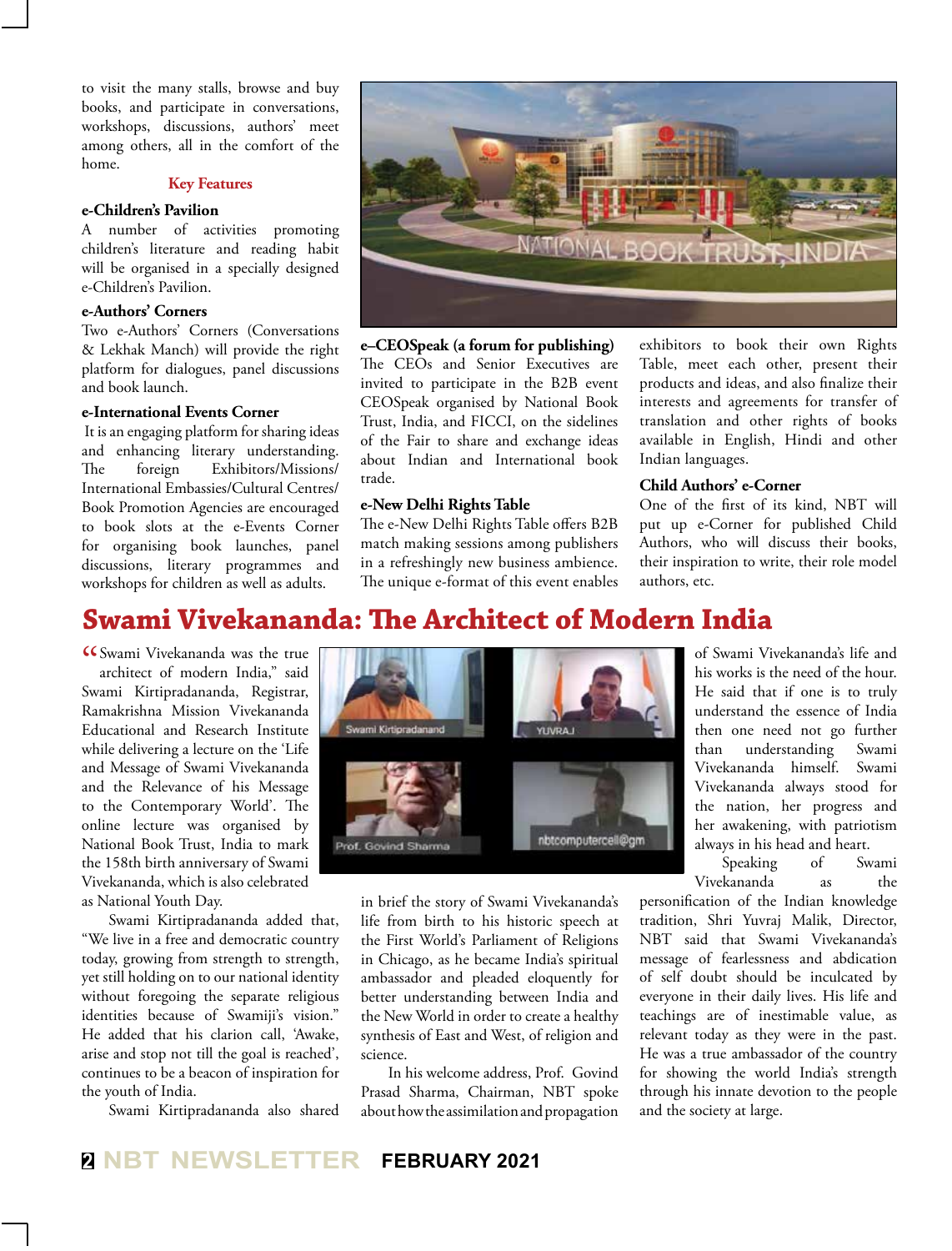## **A Dialogue on NEP 2020 @ Nehru Centre**

A dialogue on the "New Education"<br>Policy 2020 – NEP Outreach", was organised by the Nehru Centre, London with National Book Trust, India (under Ministry of Education) as the nodal agency, on 18 January, 2021.

Speaking on the occasion, Shri Ramesh Pokhriyal 'Nishank', Hon'ble Minister of Education, Govt. of India said that under the leadership of our Hon'ble Prime Minister Shri Narendra Modi, the NEP-2020 has been implemented with a futuristic mindset, thereby turning the challenges into opportunities. It will equip India to hold a position in the global knowledge system while maintaining and developing its traditional knowledge system. "Through the policy, we are hoping to transform education and putting a significant thrust on learning about how to think critically and solve problems, how to be creative and multidisciplinary, and how to innovate, adapt, and absorb new material in the novel and changing fields. Pedagogy is expected to evolve to make education more experiential, holistic, integrated, inquiry-driven, discoveryoriented, learner-centred, discussionbased, flexible, and, of course, enjoyable," Hon'ble Minister added.



Shri Vinay Sahastrabuddhe, President, ICCR, in his opening remarks said that the NEP-2020 is one of the greatest reforms presented by the Hon'ble Prime Minister Shri Narendra Modi.

Rt. Hon Jo Johnson, Educationist, Former Minister for Universities, Science, Research & Innovation, United Kingdom, lauded India's NEP-2020 as an event of global significance and as a policy that will turn India into a global knowledge superpower, emphasizing its strong focus on early years, teachers, universal numeracy & literacy, etc. He also mentioned that the exciting fact about NEP-2020 is that it proposes to shift the mode of assessment from summative to formative, testing higher order skills like critical thinking, analysis and conceptual clarity.

Rt. Hon Jo Johnson and Dr. Ramesh Pokhriyal 'Nishank' discussed the various provisions of the NEP-2020, such as teacher training, entry of top 100 foreign universities in India, and education in Indian HEIs.

The engaging and enlightening event was moderated by Shri Amish Tripathi, Minister (Culture), High Commission of India, UK and Director, The Nehru Centre.

## **Hindi Writers' Guild, Canada Honours MoE**

**Handben** Minister Dr. Ramesh<br>Pokhrival 'Nishank' was  $\Gamma$ Pokhriyal 'Nishank' awarded the Sahitya Gaurav Samman by the Hindi Writers' Guild, Canada on January 16, 2021 for his literary endeavors, including the more than 75 books he has written on wide ranging issues, which have also been translated into many national and foreign languages.

Dr. Nishank was conferred with

the award in the presence of Uttarakhand governor Smt. Baby Rani Maurya, through a virtual programme at the Raj Bhawan. India's High Commissioner in Canada Shri Ajay Bisaria was also present on the occasion.

On receiving the honour, Dr.



Nishank expressed gratitude to Hindi Writers Guild Canada, Indians residing in Canada and employed Indian language organisations there. He said the award was dedicated to those who live abroad but remain committed to the Indian language and culture. "The honour is also

dedicated to crores of people of India including labourers, farmers and teachers who continue to strive hard towards nation building despite challenges and difficulties," he said.

Dr. Nishank has touched almost all the genres of Hindi literature in his writings. But his favourite genre continues to be poetry. As for the topics, his concern is for the society and the common

man–his life and his day to day problems. Most of his stories were inspired by real time experiences. Apart from stories, novels and poems, he has written a lot on Indian culture, tourism and personality development, in addition to writing for children as well.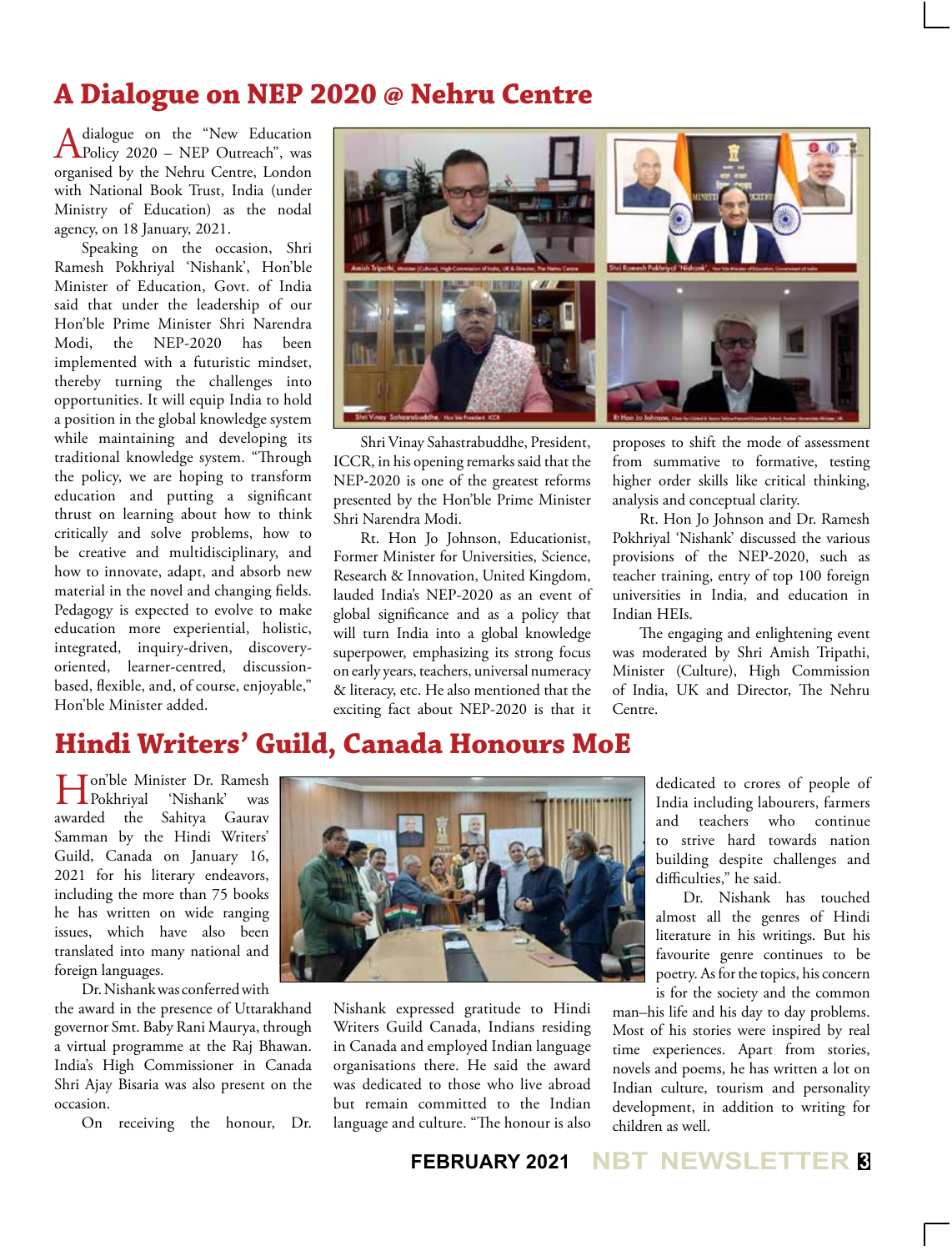# **Popular NBT Titles on Fiction**

**A Handful of Sand** Gurdial Singh ISBN 978-81-237-6410-8; Rs 110

**A Quest for Freedom** Volga ISBN 81-237-3877-3; Rs 110

**A Tale with Seven Answers** G P Pradhan ISBN 978-81-237-6252-4; Rs 380

**Aiwan-e-Ghazal** Jeelani Bano ISBN 978-81-237-7847-1; Rs 260

**Basil Blossoms and Other Short Stories** Shantaram (K J Purohit) ISBN 978-87-237-7226-4; Rs 200

**Blood and Soil** Sant Singh Sekhon ISBN 978-87-237-7109-0; Rs 220

**Fall** R R Borade ISBN 81-237-2764-X; Rs 30

**Fuel** Hamid Dalwai ISBN 81-237-3952-4; Rs 110

**Kali Ganga** Mahabaleshwar Sail ISBN 81-237-3857-9; Rs 80







## **Madhu Sadhukhan** Amiyabhushan Majumdar ISBN 978-81-237-5131-3; Rs 50

**Pita Putra** Homen Borgohain ISBN 978-81-237-2809-4; Rs 145

**Prarambh** Gangadhar Gadgil ISBN 81-237-4572-9; Rs 240

**Sahib Bibi Golam** Bimal Mitra ISBN 81-237-4068-9; Rs 310

**Selected Stories of Jainendra Kumar** Pradeep Kumar (Comp.) ISBN 978-81-237-5216-7; Rs 100

**Stories of Joginder Paul** ISBN 81-237-4084-4; Rs 105

**The Dawn of Freedom** Niranjan Tasneem ISBN 978-87-237-6903-5; Rs 120

**The Storm** Kanhu Charan Mohanty ISBN 978-81-237-6155-8; Rs 175

**To Each Her Own** Vandana R Singh ISBN 978-81-237-4637-1; 95







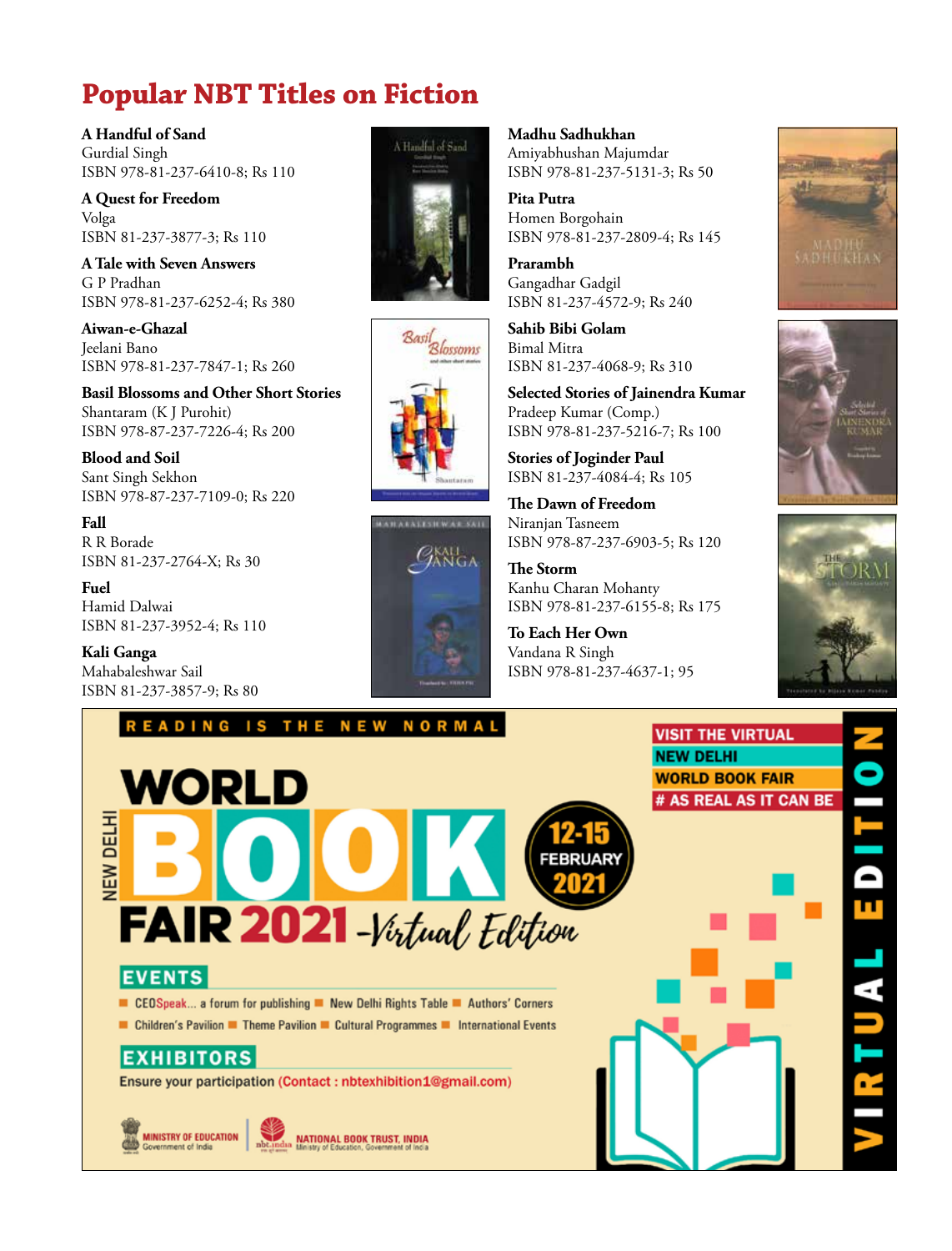# **NBT as Knowledge Partner**

## **@ International Adolescent Summit 2020: Valedictory Function**

The month-long 9th International<br>Adolescent Summit, 2020:  $\blacksquare$  Adolescent Life Skills, Health, Safety & School Wellbeing concluded on 12 January 2020. Organized virtually by Expressions India with National Book Trust, India as the Knowledge Partner, the event was inaugurated by Dr. Ramesh Pokhriyal 'Nishank' Hon'ble Minister of Education on 18 December 2020.

The Summit aimed at understanding the concept, needs and trends of School Mental Health and Life Skills and Value Education through national as well as global perspectives. The Summit also enabled an interactive dialogue on Good Practices Discussion on integration of school safety, sanitisation, nutrition, hygiene and mental health promotion program within the comprehensive school health education curriculum and life skills programming. The Summit saw an active participation of nearly 14,000 students and teachers from over 1200 schools from all over India and abroad. The Summit provided a platform to students and teachers to exchange views. Besides facilitating exchange of views, the Summit also helped in promoting cultural exchange.

The National Resource Faculty comprising of various eminent educationists, artists, counsellors, psychologists, academicians from across India as the National Resource Faculty



guided the students in the month long Summit.

Various events such as posterpaintings, Indian classical dance, Nukkad Natak and making short films along with Yuva Sansad provided an eclectic platform where students interacted with each other to promote creativity and awareness in health, wellbeing, friendship and peace. The International Adolescent Summit also endeavoured to facilitate an understanding of other adolescent concerns such as gender sensitization, family bonding and communication, media literacy thus, enabling a conducive environment for application of Life Skills and partnering for Behavioural and Emotional Safety of school going students.

Describing adolescents as our teachers, Shri Rajat Sharma, Chairman & Editor-in Chief, INDIA TV News, and the Guest of Honour at the concluding session, said that they constantly teach us new ways of life and lead the world to a new direction. He applauded the program director, Dr. Jitendra Nagpal for successfully organizing this interactive summit wherein the adolescents were not mere audience but an integral part of the entire program. He said that good health, both mental and physical, is the most



![](_page_4_Picture_10.jpeg)

important aspect of life and the biggest lesson that the pandemic has taught us. Adolescents especially need to focus on their mental well-being.

"If you are rich, travel. If you are poor, read. But if you are in between, then do both," said Shri Yuvraj Malik, Director, NBT. He enjoined the adolescents to have self-faith and believe in their own capabilities. Recognizing the adolescents as future leaders and future of the nation, he encouraged them to embrace the talent that sleeps within and express it fearlessly. Adolescence is the stage of life where one has unlimited capabilities, strength and the youth should be fearless in accepting and expressing their talent.

Adolescence is an important phase of life where an individual goes through selfrealization and requires the right guidance and mentorship to build his life. The importance of introducing the adolescents to the rich Indian culture and history at this age so that they inculcate human values and ethos early on, was highlighted in all the events and interactive workshops of the Summit. During the course of the Summit, the students engaged with participants from schools across the country and abroad in various events that helped foster a newer understanding of 21st-century life skills, innovative programs for promoting values, gender sensitivity, health and wellbeing.

A Students Charter on Life Skills, Health, Safety and School Wellbeing-2020 was also drafted and came into effect at the conclusion of the Summit, after extensive deliberations during the International Summit that facilitated the voice of school students from across the country who came together for the first time in addressing their opinions, needs and concerns regarding the core themes such as health and wellbeing.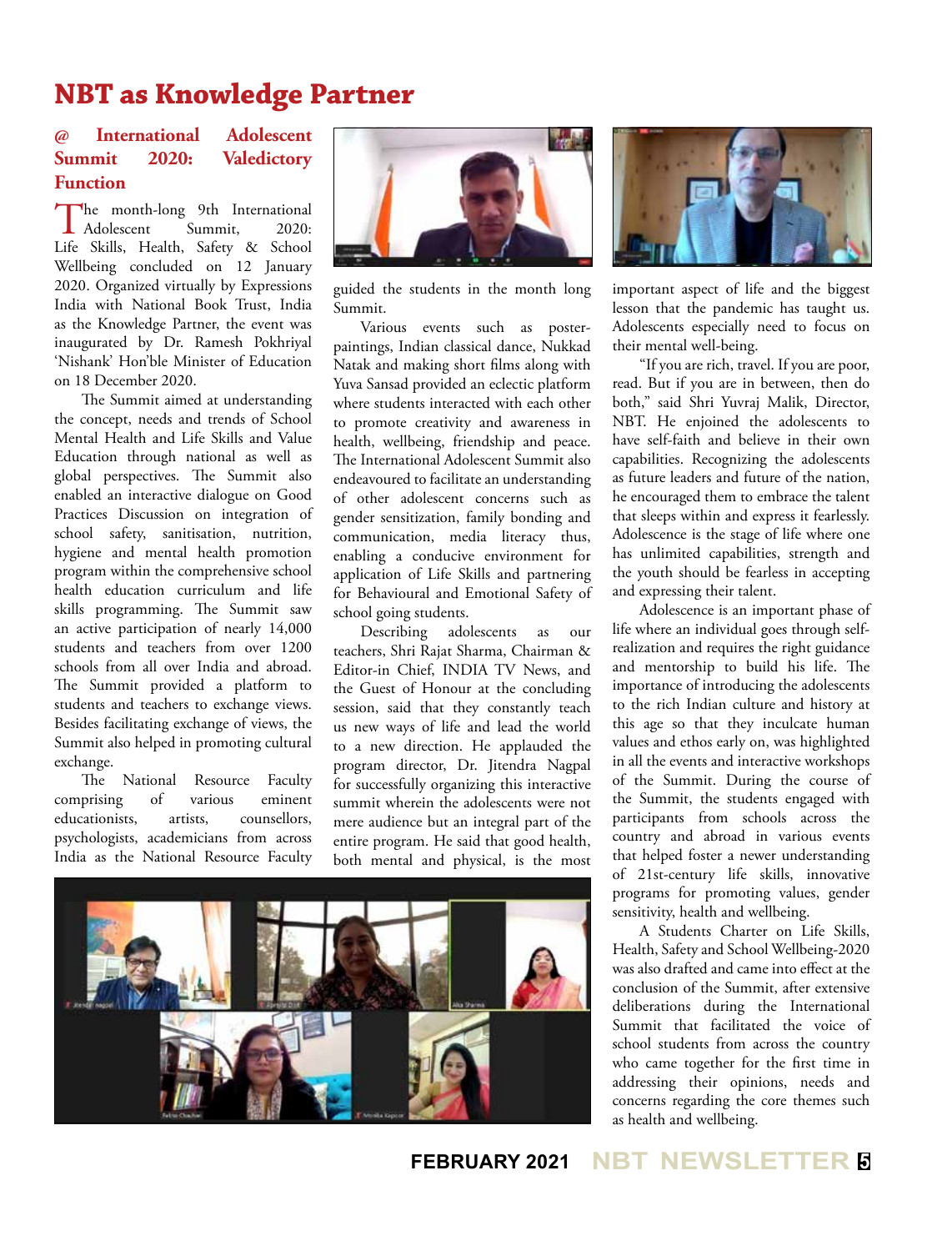## **Excerpts: Vivekanand in the Himalayas**

National Book Trust India has published a book titled *Vivekanand in the Himalayas* written by Dr. Ramesh Pokhriyal 'Nishank', Hon'ble Minister of Education, Govt. of India. Herein we reproduce an excerpt from the chapter 'Found Solutions to his Problem by Travelling across India' from the book. - *Editor*

"No power in the body, no excitement in the heart, and no talent in the mindwhat will happen with these dead objects? I want to shake it to bring vibrations to it. I have taken a lifelong pledge. I will awaken it with infallible incantations. I have taken birth to recite the dauntless voice of 'Uthistht Jaagrat' (Jubilant Consciousness). Be my assistant in this."

– Swami Vivekanand<br>fter almost two years of their stay at After almost two years of their stay at Baranagar Mutt, the young monks felt an urge to travel across India on a pilgrimage to learn about Indian culture and civilization. According to Indian traditions all monks had to live the life of a wandering mendicant. With the permission of Narendranath, a program was chalked out for the pilgrimage and so they all set out on their journey.

Naren with his other co-disciples initially began their travel to places at short distances with minimal things in hand like a staff and a kamandal, an oblong water pot. They would then come back to Baranagar Mutt. But Naren was never at peace with himself. He began to realise that his life was meandering in the dark lanes of ignorance, and the people were subjected to exploitation by the affluent and the priests. The distressing cries of his fellow Indians shook him from within and he found himself unable to concentrate anymore on the work at the Mutt.

 Naren decided to travel all over India, and personally observe and study the problems faced by his countrymen from close quarters. In the year 1890, Naren went to meet mother Sharda Devi, seeking her blessings to undertake the journey. At that time, Sharda Devi, the teacher-mother of the disciples of Sri Ramakrishan, was staying at Ghusdi village on the western banks of river Bhagirathi. Bowing down in respect to Mother Sharda Devi, Narendra requested- 'Mother, until the time I cannot prove myself to have completed the work

entrusted to me by my reverend teacher I will not return. Kindly bless me.'

Mother Sharda put her hand on his head and blessed him with a motherly affection. Then he left for his journey on foot, with a staff and kamandal. He traveled again with a spiritual fervor to Varanasi, Lucknow, Vrindavan, etc.

While travelling from Kanya Kumari to the Himalayas Narendranath experienced different aspects of India.

His teacher Sri Paramhans was of exceedingly religious temperament. Every day, he would be absorbed in his devotion to God. His personality was simple, but God was his soul and life. India is a reflection of Sri Ramakrishna, Narendranath realized, during his travels across the country. The soul of this country is religion and spiritualism.

It was his astute comprehension and thought that Indian civilization is to be understood only in tandem with its religion and innate spiritualism and not separately. In short, the Indian civilization, its literature, culture, arts and crafts, song and music is a reflection of this spiritualism, essentially its real strength and wealth.

![](_page_5_Picture_11.jpeg)

**Vivekanand in the Himalayas** Ramesh Pokhriyal 'Nishank' Translated by Chetna Pokhriyal 978-81-237-8726-8; Rs 220

Despite his exceeding love for the country, Narendranath realized its weaknesses too, and could not hide or ignore it.

He was not oblivious of the fact that India is a poor and an illiterate country, the main reason for the condition she is in. Religion was based on caste system where people of the lower caste are subjected to all kinds of exploitation. Even the condition of women was deplorable.

He said-'O India! Forget not that the ideal of your womanhood is Sita, Savitri and Damayanti; forget not that the God thou worshippest is the great Ascetic of ascetics, the all renouncing Shankara, the Lord of Uma; forget not that thy marriage, thy wealth, thy life are not for sense-pleasure, are not for thy individual personal happiness'. He always thought of solutions to improve the prevalent conditions in India. He found answers to his doubts and anxieties through deep meditation and study. All the pages of Indian history opened before his eyes.

He realized that the resurgence of India can come about through its spiritual consciousness and only then its pride will be restored. It was also necessary to learn from other countries and the advancements in science and technology particularly from western countries.

Religion and spiritualism being the real strength of India, Narendranath thought that it was necessary to explain to the world what our actual religion is, and was determined to spread this knowledge which he had acquired through his extensive travels, study and the realization of his inner strength.

He said- 'Brothers! This is the time for all of us to work very hard. This is not the time to sleep. The future of India depends on the work that we do now. Look, Mother India is slowly opening her eyes. She had been sleeping for some time. Arise and awaken in them the glory of her past and with devotion, establish them on the eternal throne.'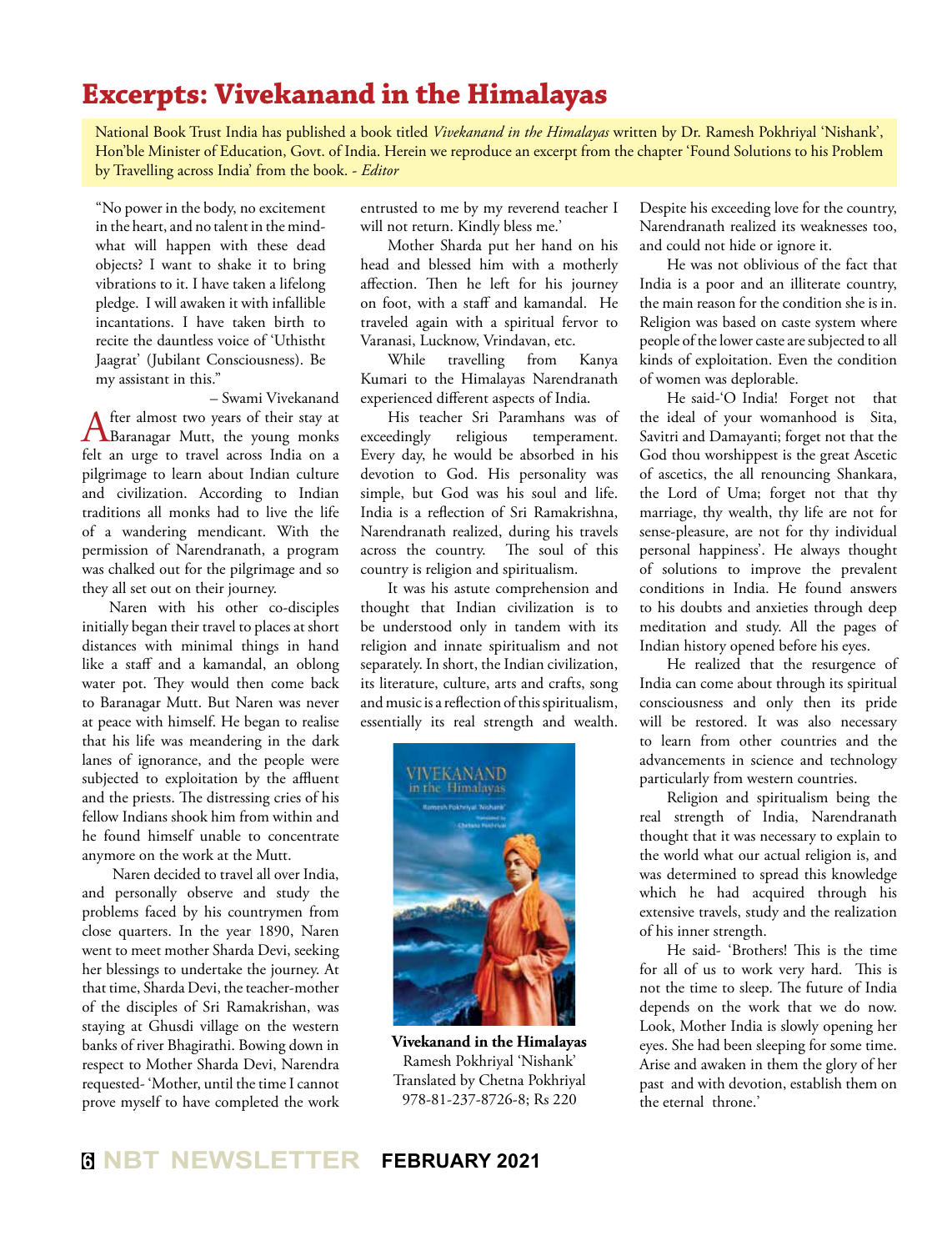# **Select NBT Titles on Science**

National Science Day is celebrated every year on 28 February. The day marks the discovery of phenomenon of the scattering of life popularly known as 'Raman Effect' by Sir C V Raman. For this discovery he was awarded the Nobel Prize in 1928. As part of its science popularisation programme, NBT publishes books on various areas of science. Some of the books are given below.

## **About Time**

Bal Phondke

Time assumes a mystic, surreal character when one realises that it has no beginning nor end. It is eternal. It flows only in one direction, from the past to the future. This book tries to understand Time in its entirety, in a Vikram-Betal story format. ISBN 978-81-237-4103-1; Rs. 75.00

**Environmental Ethics and India's Perspective on Environment**

Niranjan Dev Bharadwaj

In discussing the importance of environmental ethics in our life, the book reflects on how traditional Indian thought and wisdom understood the importance of this relationship and essentiality of the sense of universal responsibility towards the environment. It also looks at the many ways in which each one of us can contribute to the well being of the nature.

ISBN 978-81-237-8048-1; Rs. 160.00

#### **How Birds Fly**

Satish Dhawan

Avian flight has fascinated man since ancient times, but it is only in recent times that we have been able to explain the dynamics of animal flight. The evolution of animal flight, description of structure and musculature of wings and feathers and elementary theory of lift and drag have been explained to elucidate take-off, landing and hovering of birds. ISBN 81-237-3738-6; Rs. 80.00

## **Impact of Science and Technology In Warfare**

K V Gopalakrishnan

Warfare has been a constant feature of human history and the most powerful impact on it has been due to the application of science and technology in the past few centuries. In this book scientific and technological breakthroughs are described and their impacts are also discussed. ISBN 81-237-4060-3; Rs. 110.00

#### **Marching Ahead with Science**

Biman Basu & Hasan Jawaid Khan

When India gained Independence in 1947, it had no worthwhile infra-structure for the development of science and technology,

![](_page_6_Picture_18.jpeg)

![](_page_6_Picture_20.jpeg)

![](_page_6_Picture_21.jpeg)

nor did it have a sound industrial base. Yet five decades later, it is now a major technological power with the capability to design, build and launch its own satellites, nuclear power plants and supercomputers. An overview of these and many more achievements is presented in this book. ISBN 978-81-237-3486-6; Rs. 140.00

![](_page_6_Picture_23.jpeg)

#### A N Kothare & others

Although a lot is available in the form of biographies and writings of scientists, very little information is found on what made them not only great discoverers but humane too, blessed with humour, humility and humanism. This book helps to convey this very aspect of scientists.

![](_page_6_Picture_26.jpeg)

![](_page_6_Picture_27.jpeg)

ISBN 978-81-237-0917-8; Rs. 105.00

## **Women Scientists in India: Lives, Struggles and Achievements** Anjana Chattopadhyay

Indian women have had a strong presence in the sciences for well over a century. The story of Indian women scientists has been one of struggle. Overarching social structures, uneasy access to education, discrimination etc. contributed mainly to the impediment of the progress of women in science. The road paved by some of the pioneering women scientists, has today, to a large extent cemented the path for future generation, to fulfill their scientific ambitions.

![](_page_6_Picture_31.jpeg)

ISBN 978-81-237-8144-0; Rs. 485.00

## **What is Science?**

Sundar Sarukkai

The idea of Science dominates the modern world. However, the nature of science—what science really is—has been quite elusive. Science is commonly associated with themes like truth, logic, rationality, objectivity, knowledge and genius. But how far are these common beliefs about science really true? This book is a way of thinking about science, primarily from a philosophical perspective. It also introduces specific Indian paradigms which are relevant to understanding science. ISBN 978-81-237-6366-8; Rs. 150.00

![](_page_6_Picture_36.jpeg)

**FEBRUARY 2021 NBT NEWSLETTER <sup>7</sup>**